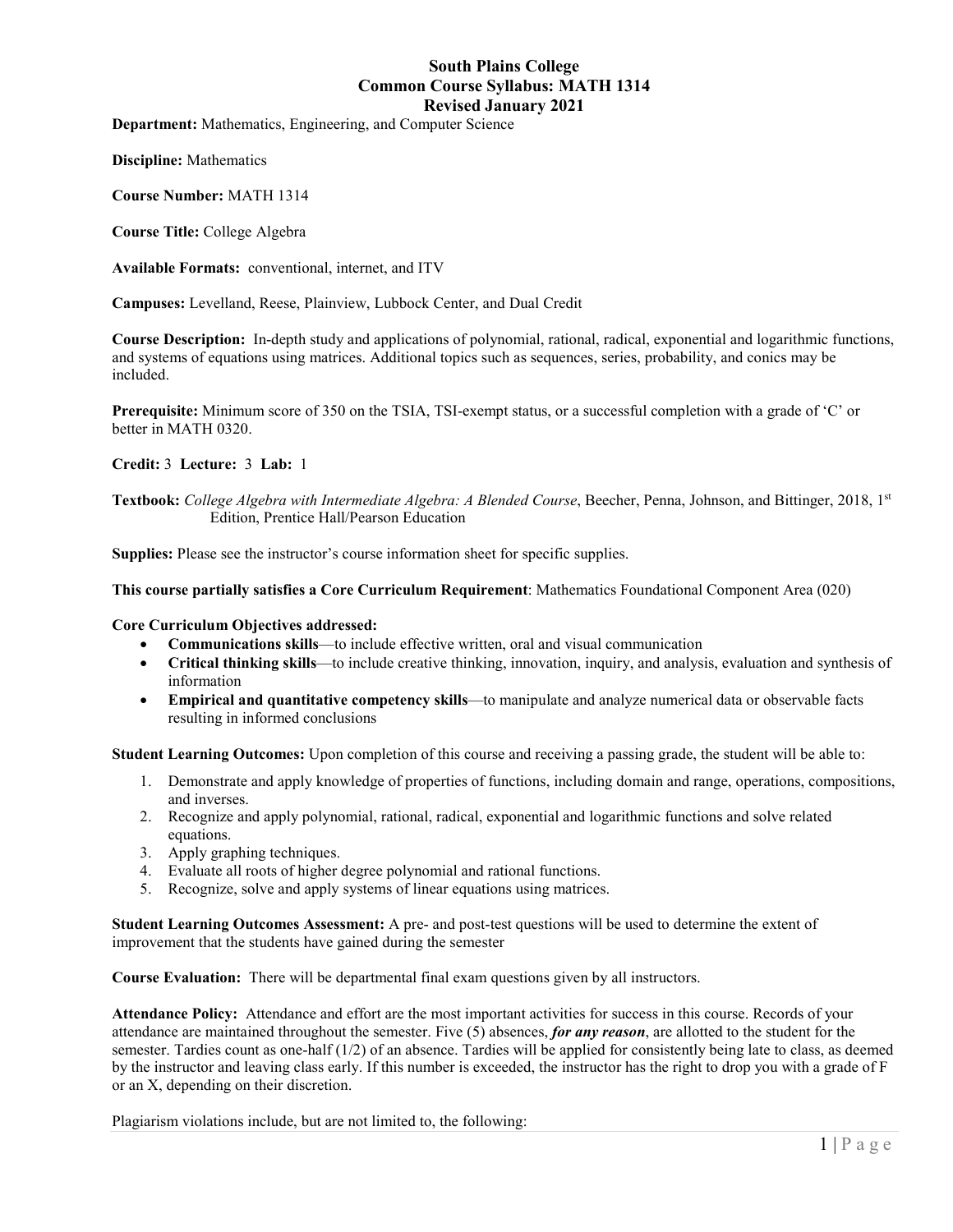- 1. Turning in a paper that has been purchased, borrowed, or downloaded from another student, an online term paper site, or a mail order term paper mill;
- 2. Cutting and pasting together information from books, articles, other papers, or online sites without providing proper documentation;
- 3. Using direct quotations (three or more words) from a source without showing them to be direct quotations and citing them; or
- 4. Missing in-text citations.

Cheating violations include, but are not limited to, the following:

- 1. Obtaining an examination by stealing or collusion;
- 2. Discovering the content of an examination before it is given;
- 3. Using an unauthorized source of information (notes, textbook, text messaging, internet, apps) during an examination, quiz, or homework assignment;
- 4. Entering an office or building to obtain an unfair advantage;
- 5. Taking an examination for another;
- 6. Altering grade records;
- 7. Copying another's work during an examination or on a homework assignment;
- 8. Rewriting another student's work in Peer Editing so that the writing is no longer the original student's;
- 9. Taking pictures of a test, test answers, or someone else's paper.

**COVID Syllabus Statement**: It is the policy of South Plains College for the Spring 2021 semester that as a condition of oncampus enrollment, all students are required to engage in safe behaviors to avoid the spread of COVID-19 in the SPC community. Such behaviors specifically include the requirement that all students properly wear CDC-compliant face coverings while in SPC buildings including in classrooms, labs, hallways, and restrooms. Failure to comply with this policy may result in dismissal from the current class session. If the student refuses to leave the classroom or lab after being dismissed, the student may be referred to the Dean of Students on the Levelland campus or the Dean/Director of external centers for Student Code of Conduct Violation. Students who believe they have been exposed or may be COVID-19 positive, must contact Health Services, DeEtte Edens, BSN, RN at (806) 716-2376 or dedens@southplainscollege.edu. Student Code of Conduct Policy: Any successful learning experience requires mutual respect on the part of the student and the instructor. Neither instructor nor student should be subject to others' behavior that is rude, disruptive, intimidating, aggressive, or demeaning. Student conduct that disrupts the learning process or is deemed disrespectful or threatening shall not be tolerated and may lead to disciplinary action and/or removal from class. Student Code of Conduct Policy: Any successful learning experience requires mutual respect on the part of the student and the instructor. Neither instructor nor student should be subject to others' behavior that is rude, disruptive, intimidating, aggressive, or demeaning. Student conduct that disrupts the learning process or is deemed disrespectful or threatening shall not be tolerated and may lead to disciplinary action and/or removal from class.

**Student Code of Conduct Policy**: Any successful learning experience requires mutual respect on the part of the student and the instructor. Neither instructor nor student should be subject to others' behavior that is rude, disruptive, intimidating, aggressive, or demeaning**.** Student conduct that disrupts the learning process or is deemed disrespectful or threatening shall not be tolerated and may lead to disciplinary action and/or removal from class.

**Diversity Statement:** In this class, the teacher will establish and support an environment that values and nurtures individual and group differences and encourages engagement and interaction. Understanding and respecting multiple experiences and perspectives will serve to challenge and stimulate all of us to learn about others, about the larger world and about ourselves. By promoting diversity and intellectual exchange, we will not only mirror society as it is, but also model society as it should and can be.

**Disability Statement:** Students with disabilities, including but not limited to physical, psychiatric, or learning disabilities, who wish to request accommodations in this class should notify the Disability Services Office early in the semester so that the appropriate arrangements may be made. In accordance with federal law, a student requesting accommodations must provide acceptable documentation of his/her disability to the Disability Services Office. For more information, call or visit the Disability Services Office at Levelland (Student Health & Wellness Office) 806-716-2577, Reese Center (Building 8) 806-716-4675, or Plainview Center (Main Office) 806-716-4302 or 806-296-9611.

**Nondiscrimination Policy:** South Plains College does not discriminate on the basis of race, color, national origin, sex, disability or age in its programs and activities. The following person has been designated to handle inquiries regarding the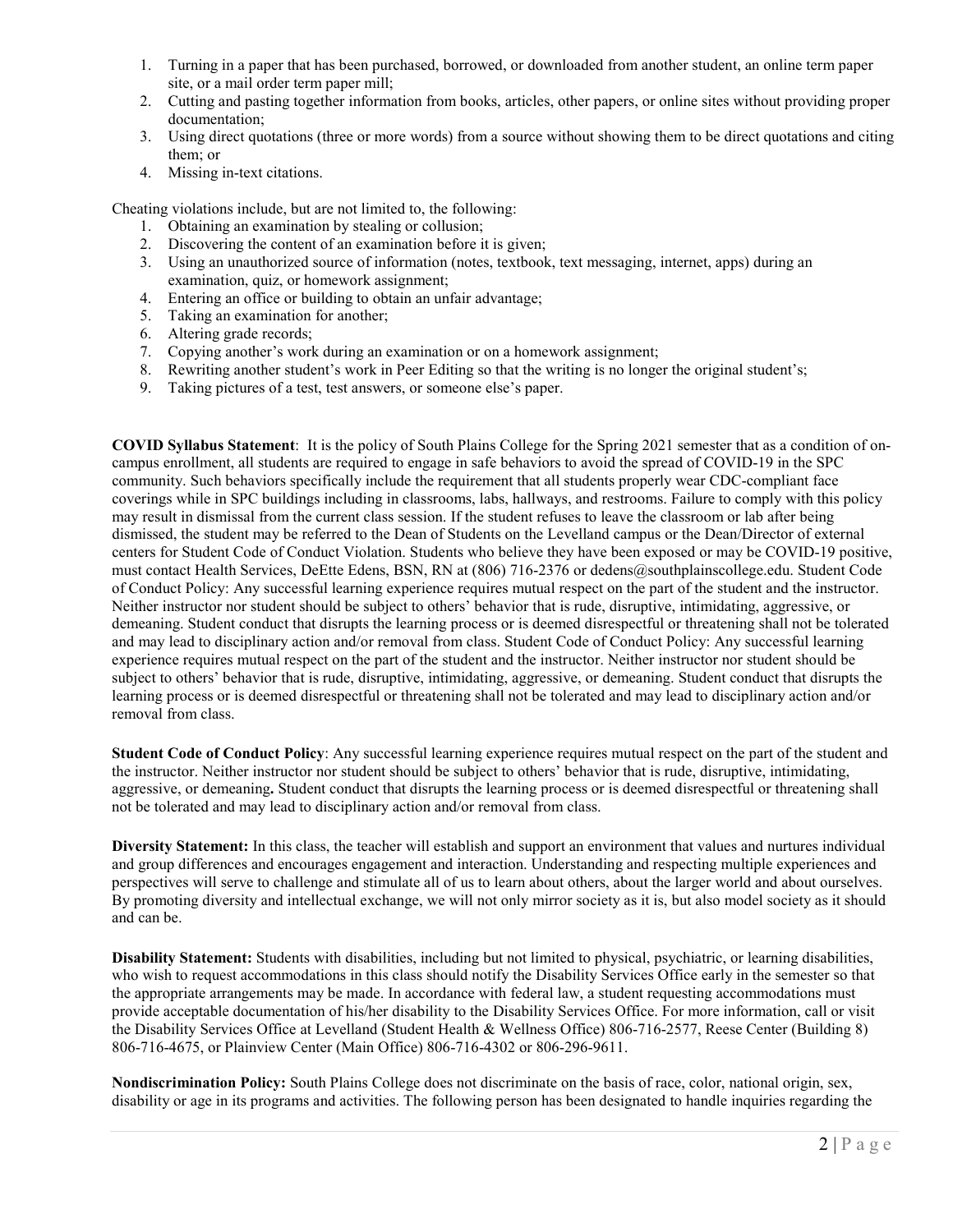non-discrimination policies: Vice President for Student Affairs, South Plains College, 1401 College Avenue, Box 5, Levelland, TX 79336. Phone number 806-716-2360.

**Title IX Pregnancy Accommodations Statement:** If you are pregnant, or have given birth within six months, Under Title IX you have a right to reasonable accommodations to help continue your education. To [activate](http://www.southplainscollege.edu/employees/manualshandbooks/facultyhandbook/sec4.php) accommodations you must submit a Title IX pregnancy accommodations request, along with specific medical documentation, to the Director of Health and Wellness. Once approved, notification will be sent to the student and instructors. It is the student's responsibility to work with the instructor to arrange accommodations. Contact the Director of Health and Wellness at 806-716-2362 or [email](http://www.southplainscollege.edu/employees/manualshandbooks/facultyhandbook/sec4.php) [cgilster@southplainscollege.edu](mailto:cgilster@southplainscollege.edu) for assistance.

**Campus Concealed Carry**: Texas Senate Bill - 11 (Government Code 411.2031, et al.) authorizes the carrying of a concealed handgun in South Plains College buildings only by persons who have been issued and are in possession of a Texas License to Carry a Handgun. Qualified law enforcement officers or those who are otherwise authorized to carry a concealed handgun in the State of Texas are also permitted to do so. Pursuant to Penal Code (PC) 46.035 and South Plains College policy, license holders may not carry a concealed handgun in restricted locations. For a list of locations and Frequently Asked Questions, please refer to the Campus Carry page at: <http://www.southplainscollege.edu/campuscarry.php> Pursuant to PC 46.035, the open carrying of handguns is prohibited on all South Plains College campuses. Report violations to the College Police Department at 806-716-2396 or 9-1-1.

**SPC Bookstore Price Match Guarantee Policy:** If you find a lower price on a textbook, the South Plains College bookstore will match that price. The difference will be given to the student on a bookstore gift certificate! The gift certificate can be spent on anything in the store.

If students have already purchased textbooks and then find a better price later, the South Plains College bookstore will price match through the first week of the semester. The student must have a copy of the receipt and the book has to be in stock at the competition at the time of the price match.

The South Plains College bookstore will happily price match BN.com & books on Amazon noted as *ships from and sold by Amazon.com*. Online marketplaces such as *Other Sellers* on Amazon, Amazon's Warehouse Deals, *fulfilled by* Amazon, BN.com Marketplace, and peer-to-peer pricing are not eligible. They will price match the exact textbook, in the same edition and format, including all accompanying materials, like workbooks and CDs.

A textbook is only eligible for price match if it is in stock on a competitor's website at time of the price match request. Additional membership discounts and offers cannot be applied to the student's refund.

Price matching is only available on in-store purchases. Digital books, access codes sold via publisher sites, rentals and special orders are not eligible. Only one price match per title per customer is allowed.

Note: The instructor reserves the right to modify the course syllabus and policies, as well as notify students of any changes, at any point during the semester.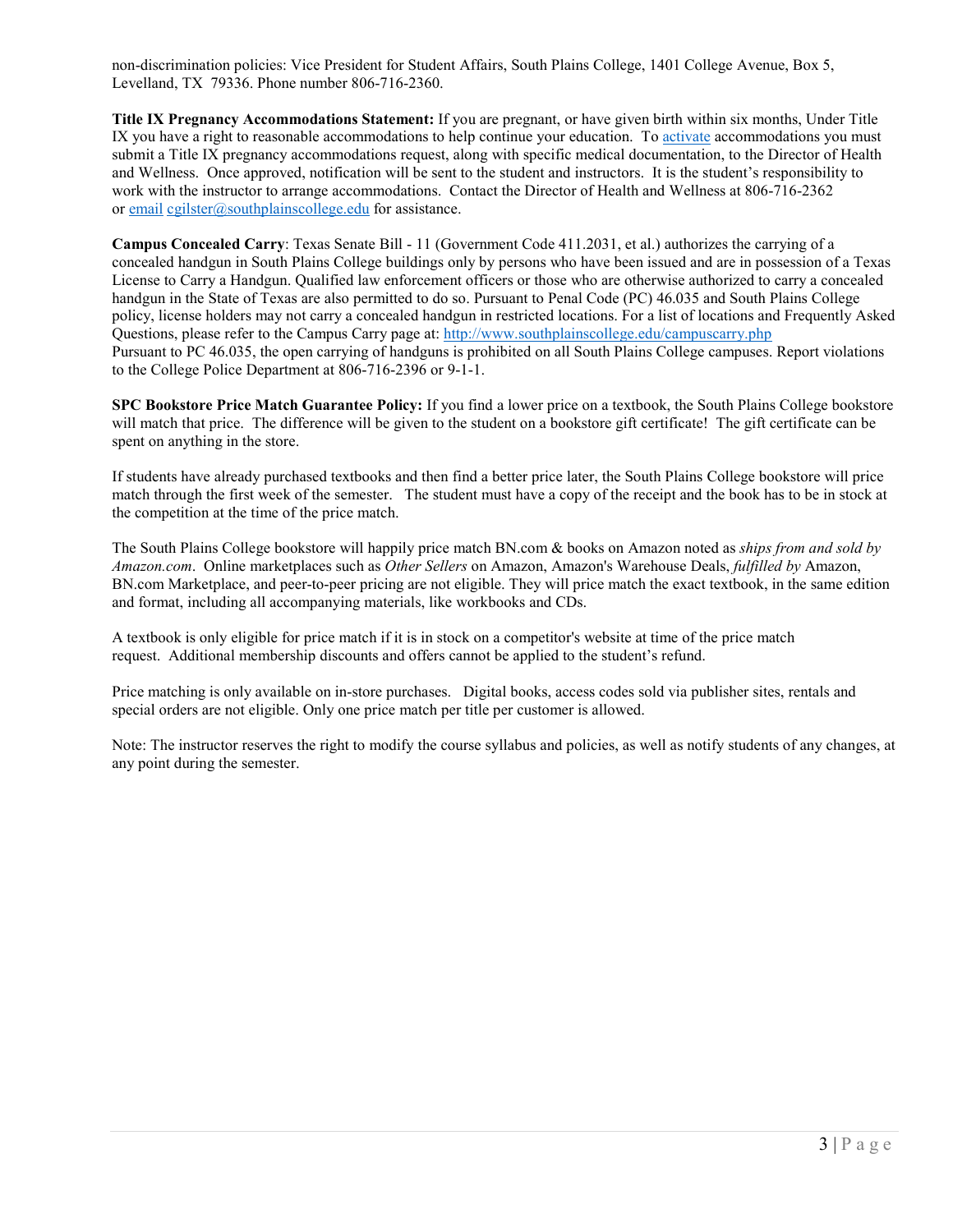# **College Algebra – Spring 2021 MATH 1314.006 M/W 2:30-4:15 MATH 1314.007 T/R 7:50-9:20 MATH 1314.010 T/R 1:00-2:45**

## **Instructor:** Karol Albus:

| <b>Office M110</b> | <b>Email:</b> $\underline{\text{kalbus@southplainscollege.edu}}$ (preferred method of contact) <b>Phone:</b> (806)-716-2543 |  |
|--------------------|-----------------------------------------------------------------------------------------------------------------------------|--|
|                    | <b>Office hours:</b> As listed or by appointment.                                                                           |  |

| Monday             | Tuesdav                 | Wednesdav           | Thursdav        | Fridav                             |
|--------------------|-------------------------|---------------------|-----------------|------------------------------------|
| $9:30-10:00, 1:00$ | $9:30-12:30$            | $9:30-10:00$ (Zoom) | No office hours | $9:00-12:00$                       |
| 2:30               | (Zoom)                  | 1:00-2:30           |                 | (Levelland Office)                 |
| (Levelland Office) | $2::45-3:45$ (Levelland | (Levelland Office   |                 | M110                               |
| M110               | Office M110)            | M110)               |                 | $1/22$ , $1/29$ , $2/5$ , $2/19$ , |
|                    |                         |                     |                 | $2/26$ , $3/26$ , $4/23$           |
|                    |                         |                     |                 |                                    |

**Disclaimer:** The instructor reserves the right to alter any class policies/dates as deemed necessary by the instructor, and will announce any changes **in class**.

**Use of Student Email:** The College provides a free, official email account to all students to ensure efficient and secure communications between you and the College. Students will be required to use their college-issued email address to communicate with their instructors and all other college personnel, so it is easy to distinguish a student's email from spam. The College expects that students will utilize their college email addresses to send and receive communications with college personnel and will read email on a frequent and consistent basis.

### **Course Supplies:**

- **NOTE:** There is NO book required for this course. All materials are available on Blackboard.
- **Required: Reliable Internet Access**
- **Required:** Ability to print documents
- **Required:** Scientific Calculator. **Suggested TI-30XIIS**. They are inexpensive and user friendly.
- Graphing calculators are **not allowed**.
- **Required:** Large 3-ring binder, dividers, notebook paper, **graph paper (available to print from blackboard)**, hole punch, pencils, and erasers.
- **Printed Notes:** No book is required, but notes will be posted on Blackboard and **you will be expected to print them and complete them in class**. They will also be a requirement in the binder check.
- **•** Optional: The adopted textbook would only be used for a reference. We will not use it for coursework.
- .

#### **Homework/Quizzes/ Binder Checks**:

- Homework will be assigned at each class. Work the problems early enough to seek help if needed.
- Notes/Homework are due as one pdf that you will submit via Blackboard before the beginning of the next class. **Late homework will not be accepted. Absence = 0.**
- Quizzes will be given most days. **Make-up quizzes will not be given. Absence = 0.**
- At the end of the semester the lowest 2 grades (homework/quiz/binder) will be dropped.
- All students will keep a binder which will be used as a reference and study guide.
- The binder will be graded by the instructor during the semester.

#### **Exams**:

- 4 Unit Exams
- **Final Exam is comprehensive and departmental. There are no exemptions for the final.**
- If you are going to miss an exam contact your instructor immediately (preferably prior to the exam). Make up exams are very rare and only provided under extreme, documented circumstances.
- Once you begin an exam, you will not be able to leave the classroom until the exam is submitted for grading.

## **Grading Formula:**

Enrollment in this course does not guarantee advancement to the next course level. The final responsibility for learning lies with the student. The final letter grade for this course will be based on the following: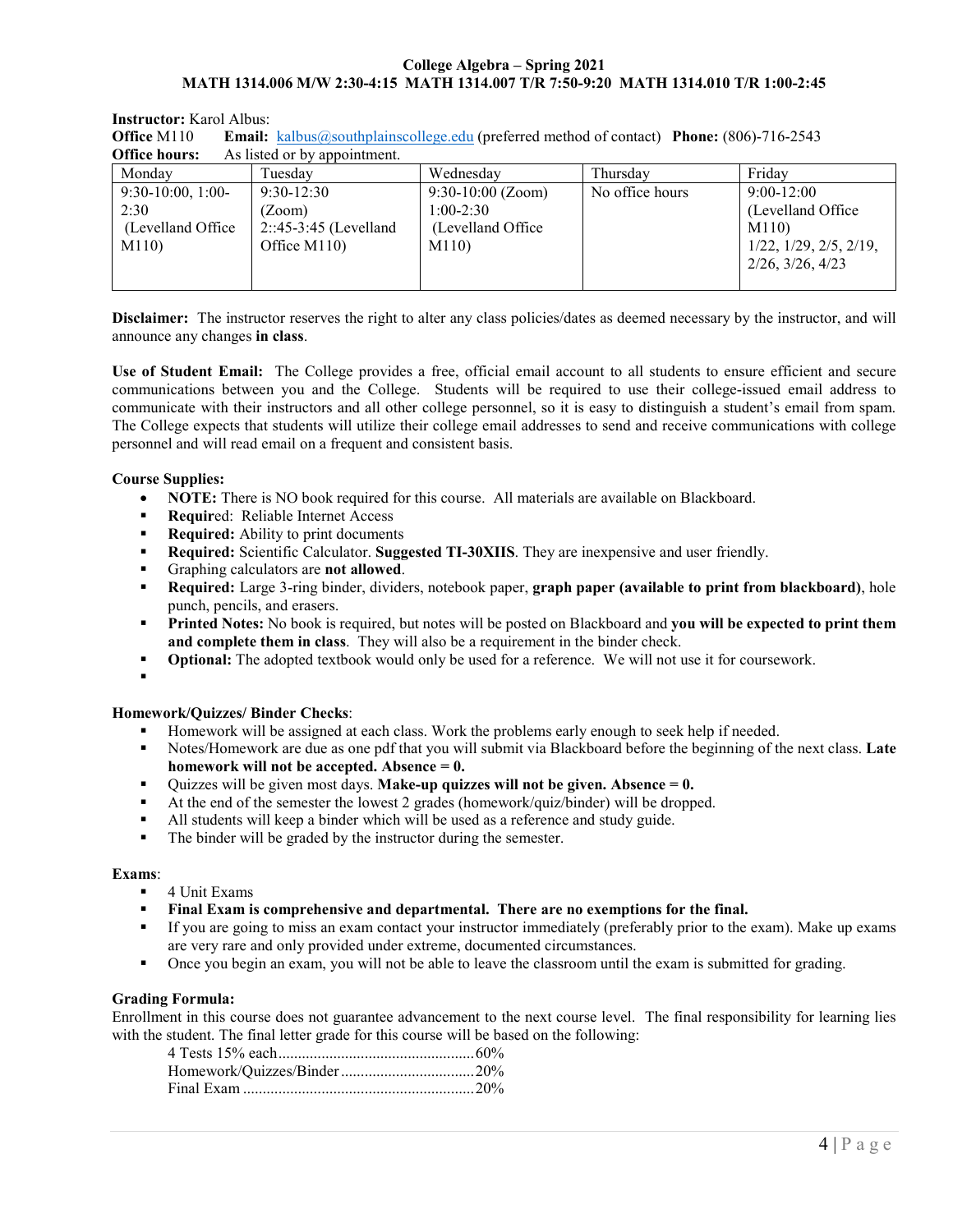| C 70-79 | $D$ 60-69 | F 59 or below |
|---------|-----------|---------------|
|         |           |               |

# **Classroom Etiquette:**

- Preparation for class (including printing notes and completing homework) is to be done before (not during) the lecture.
- NO tobacco use of any form is allowed in the classroom.
- Discussion **of course material** among students is encouraged during class when it will not interfere with other students learning or concentrating.
- All electronic communication devices are to be silenced and put away during class.

# **Resources:**

- Blackboard! The course syllabus, notes, lecture videos, homework keys, quiz keys, and reviews will be available on Blackboard.
- Free tutoring is available in M116 on the Levelland campus.
- I am available to help you! Feel free to come by during my office hours or email me at [kalbus@southplainscollege.edu.](mailto:kalbus@southplainscollege.edu)

**Withdrawal Policy:** As required by Texas Education Code Section 51.907, all new students who enroll in a Texas public institution of higher education for the first time beginning with the 2007 fall semester and thereafter, are **limited to six course drops** throughout their entire undergraduate career. All course drops, including those initiated by students or faculty and any course a transfer student has dropped at another institution, automatically count toward the limit. After six grades of W are received, students must receive grades of A, B, C, D, or F in all courses. There are other exemptions from the six-drop limit and students should consult with a Counselor/Educational Planner before they drop courses to determine these exemptions. Students receiving financial aid must get in touch with the Financial Aid Office before withdrawing from a course. It is the student's responsibility to drop. Excessive absences (5 total) will result in an administrative withdrawal with a Grade of X or F. If you plan to withdraw, please consult with the instructor immediately.

# **Note: The last day to drop with a grade of W is Thursday, April 29, 2021.**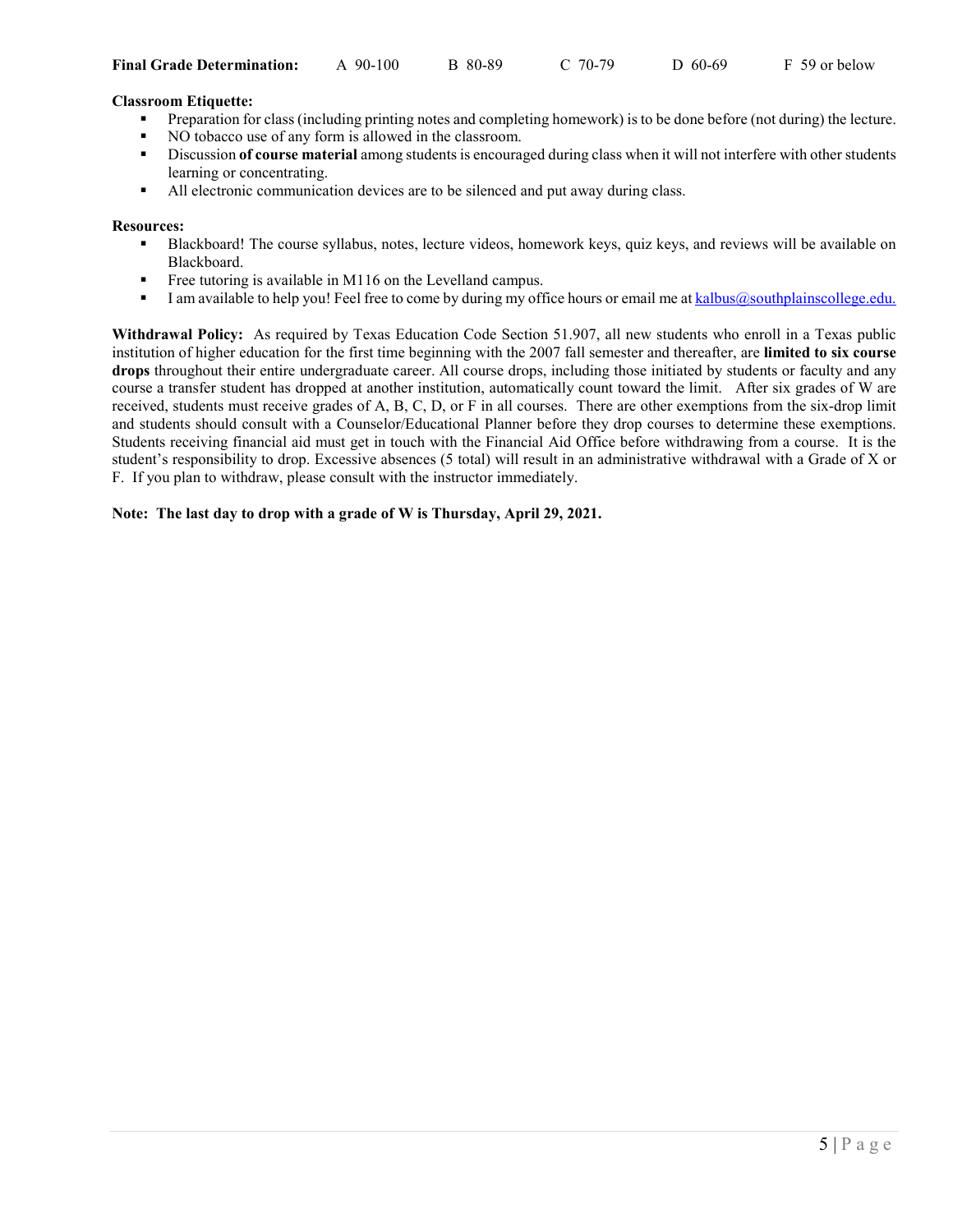# **Tentative Course Calendar MATH 1314.006 M/W 2:30-4:15**

| Week           | Day          | <b>Date</b>   | <b>Lesson / Tentative Assignment</b>                                                                                              |
|----------------|--------------|---------------|-----------------------------------------------------------------------------------------------------------------------------------|
| 1              | Mon          | <b>Jan 18</b> | No class - Martin Luther King Holiday                                                                                             |
|                | Wed          | Jan 20        | <b>Introduction Preskills Review</b>                                                                                              |
| $\sqrt{2}$     | Mon          | Jan 25        | Skills Assessment, Assignment 1.1: Linear & Rational Equations                                                                    |
|                | Wed          | Jan 27        | Assignment 1.2: Linear Applications                                                                                               |
| $\overline{3}$ | Mon          | Feb 1         | Assignment 1.3: Complex Numbers; Quadratic Equations Part 1                                                                       |
|                | Wed          | Feb 3         | Assignment 1.4: Quadratic Equations Part 2, Radical Equations                                                                     |
| 4              | Mon          | Feb 8         | Assignment 1.5: Other Types of Equations; Linear and Absolute Value<br>Inequalities                                               |
|                | Wed          | Feb 10        | Unit 1 Review                                                                                                                     |
| 5              | Mon          | Feb 15        | Unit 1 Exam (15%), Binder Check                                                                                                   |
|                | Wed          | Feb 17        | Assignment 2.1: Function Notation and Graphs                                                                                      |
| 6              | Mon          | Feb 22        | Assignment 2.2: Linear Functions and Slope                                                                                        |
|                |              |               | Assignment 2.3: Distance, Midpoint, & Circles,                                                                                    |
|                | Wed          | Feb 24        | Combinations of Functions, Composite Functions                                                                                    |
| $\overline{7}$ | Mon          | Mar 1         | Assignment 2.4: Inverse Functions, Quadratic Functions                                                                            |
|                | Wed          | Mar 3         | Assignment 2.5: Long Division, Synthetic Division                                                                                 |
| 8              | Mon          | Mar 8         | Unit 2 Review                                                                                                                     |
|                | Wed          | Mar 10        | Unit 2 Exam (15%)                                                                                                                 |
|                |              | Mar 15-19     | <b>Spring Break</b>                                                                                                               |
| 9              | Mon          | Mar 22        | Assignment 3.1: Polynomial Functions & Their Graphs,<br>Roots of Polynomials                                                      |
|                | Wed          | Mar 24        | Assignment 3.2: Rational Functions & Their Graphs                                                                                 |
| 10             | Mon          | Mar 29        | Assignment 3.3: Polynomial & Rational Inequalities                                                                                |
|                | Wed          | Mar 31        | Assignment 3.4: Exponential Functions; Logarithmic Functions                                                                      |
| 11             | Mon          | Apr 5         | Assignment 3.5: Properties of Logarithms                                                                                          |
|                | Wed          | Apr 7         | Assignment 3.6: Exponential & Logarithmic Equations                                                                               |
| 12             | Mon          | Apr 12        | Unit 3 Review                                                                                                                     |
|                |              | Apr $12$      | Online Registration opens for Summer and Fall classes                                                                             |
|                | Wed          | Apr 14        | Unit 3 Exam (15%)                                                                                                                 |
| 13             | Mon          | Apr 19        | Assignment 4.1: 2x2 Systems; 3x3 Systems                                                                                          |
|                | Wed          | Apr 21        | Assignment 4.2: Nonlinear Systems; Graphing Inequalities & Systems of<br>Inequalities, Graphing Nonlinear Systems of Inequalities |
| 14             | Mon          | Apr 26        | Assignment 4.3: Solving Systems of Equations by Gauss Jordan<br>Elimination                                                       |
|                | Wed          | Apr 28        | Assignment 4.4: Solving Systems of Equations by Determinants &<br>Cramer's Rule                                                   |
|                | <b>Thurs</b> | Apr 29        | Last day to drop a course                                                                                                         |
| 15             | Mon          | May 3         | Unit 4 Review                                                                                                                     |
|                | Wed          | May 5         | Unit 4 Exam (15%)                                                                                                                 |
| 16             | Mon          | May 10        | MATH 1314.006 Final Exam (20%) 1:00-3:00                                                                                          |
|                | Fri          | May 14        | Graduation                                                                                                                        |